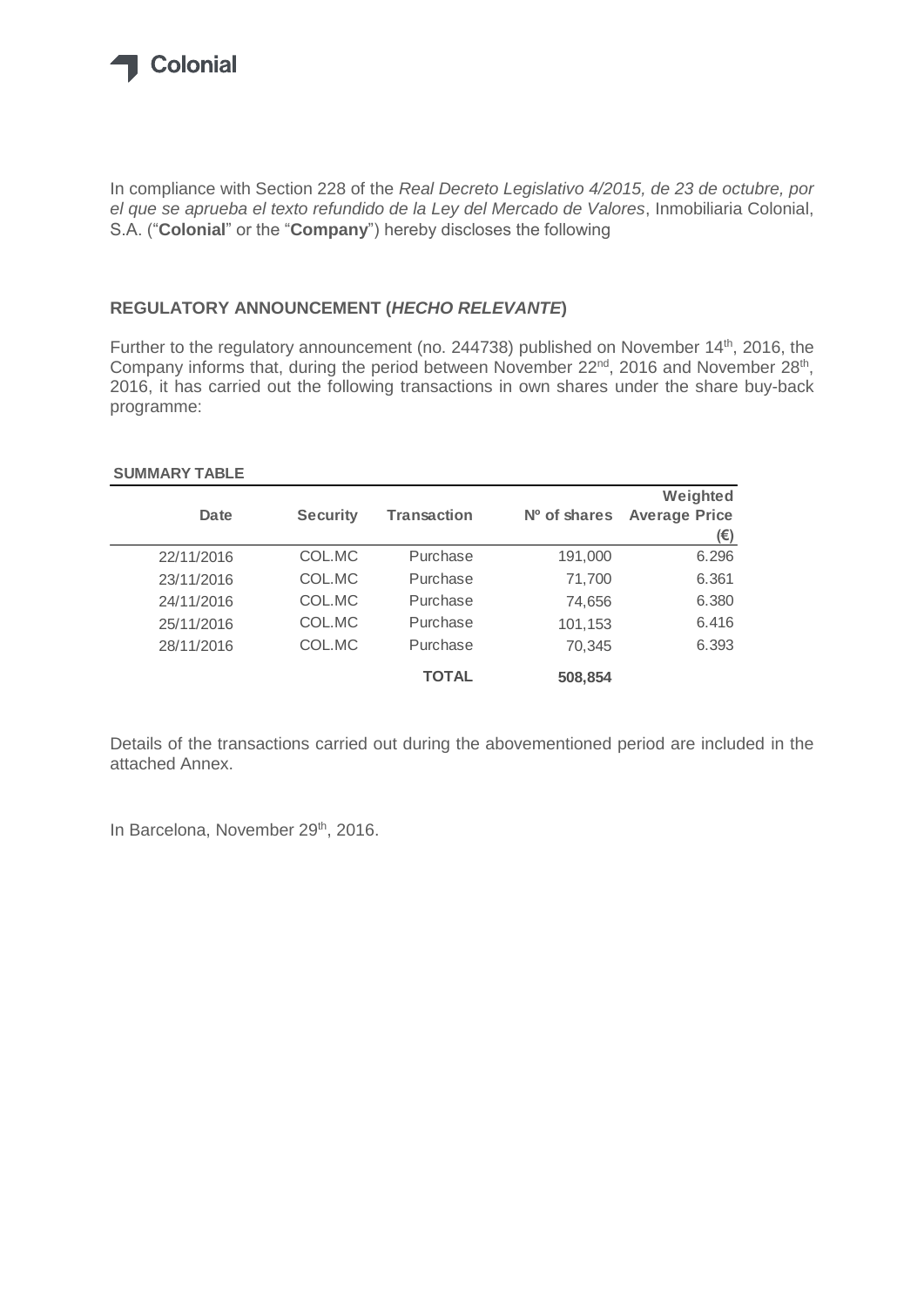

## **ANNEX**

| Date       | <b>Security</b> | <b>Transaction</b> | Nº of shares | Price $(E)$ | Intermediary        |
|------------|-----------------|--------------------|--------------|-------------|---------------------|
| 22/11/2016 | COL.MC          | Purchase           | 10,000       | 6.295       | Renta 4 Banco, S.A  |
| 22/11/2016 | COL.MC          | Purchase           | 5,000        | 6.299       | Renta 4 Banco, S.A  |
| 22/11/2016 | COL.MC          | Purchase           | 1,800        | 6.225       | Renta 4 Banco, S.A  |
| 22/11/2016 | COL.MC          | Purchase           | 2,500        | 6.301       | Renta 4 Banco, S.A  |
| 22/11/2016 | COL.MC          | Purchase           | 1,800        | 6.231       | Renta 4 Banco, S.A  |
| 22/11/2016 | COL.MC          | Purchase           | 3,000        | 6.302       | Renta 4 Banco, S.A  |
| 22/11/2016 | COL.MC          | Purchase           | 3,000        | 6.232       | Renta 4 Banco, S.A  |
| 22/11/2016 | COL.MC          | Purchase           | 4,000        | 6.307       | Renta 4 Banco, S.A  |
| 22/11/2016 | COL.MC          | Purchase           | 229          | 6.243       | Renta 4 Banco, S.A  |
| 22/11/2016 | COL.MC          | Purchase           | 4,000        | 6.308       | Renta 4 Banco, S.A  |
| 22/11/2016 | COL.MC          | Purchase           | 3,600        | 6.233       | Renta 4 Banco, S.A  |
| 22/11/2016 | COL.MC          | Purchase           | 2,347        | 6.316       | Renta 4 Banco, S.A. |
| 22/11/2016 | COL.MC          | Purchase           | 3,600        | 6.237       | Renta 4 Banco, S.A  |
| 22/11/2016 | COL.MC          | Purchase           | 23,000       | 6.320       | Renta 4 Banco, S.A  |
| 22/11/2016 | COL.MC          | Purchase           | 1,000        | 6.253       | Renta 4 Banco, S.A  |
| 22/11/2016 | COL.MC          | Purchase           | 17,752       | 6.327       | Renta 4 Banco, S.A  |
| 22/11/2016 | COL.MC          | Purchase           | 1,800        | 6.264       | Renta 4 Banco, S.A  |
| 22/11/2016 | COL.MC          | Purchase           | 5,000        | 6.330       | Renta 4 Banco, S.A  |
| 22/11/2016 | COL.MC          | Purchase           | 1,800        | 6.265       | Renta 4 Banco, S.A  |
| 22/11/2016 | COL.MC          | Purchase           | 10,000       | 6.340       | Renta 4 Banco, S.A  |
| 22/11/2016 | COL.MC          | Purchase           | 7,000        | 6.265       | Renta 4 Banco, S.A  |
| 22/11/2016 | COL.MC          | Purchase           | 1,000        | 6.274       | Renta 4 Banco, S.A  |
| 22/11/2016 | COL.MC          | Purchase           | 2,223        | 6.275       | Renta 4 Banco, S.A  |
| 22/11/2016 | COL.MC          | Purchase           | 2,760        | 6.278       | Renta 4 Banco, S.A  |
| 22/11/2016 | COL.MC          | Purchase           | 4,000        | 6.280       | Renta 4 Banco, S.A  |
| 22/11/2016 | COL.MC          | Purchase           | 1,000        | 6.286       | Renta 4 Banco, S.A  |
| 22/11/2016 | COL.MC          | Purchase           | 12,300       | 6.282       | Renta 4 Banco, S.A  |
| 22/11/2016 | COL.MC          | Purchase           | 1,477        | 6.287       | Renta 4 Banco, S.A  |
| 22/11/2016 | COL.MC          | Purchase           | 2,899        | 6.288       | Renta 4 Banco, S.A  |
| 22/11/2016 | COL.MC          | Purchase           | 8,000        | 6.288       | Renta 4 Banco, S.A  |
| 22/11/2016 | COL.MC          | Purchase           | 3,000        | 6.290       | Renta 4 Banco, S.A  |
| 22/11/2016 | COL.MC          | Purchase           | 2,000        | 6.291       | Renta 4 Banco, S.A  |
| 22/11/2016 | COL.MC          | Purchase           | 7,000        | 6.291       | Renta 4 Banco, S.A  |
| 22/11/2016 | COL.MC          | Purchase           | 3,000        | 6.293       | Renta 4 Banco, S.A  |
| 22/11/2016 | COL.MC          | Purchase           | 28,113       | 6.293       | Renta 4 Banco, S.A  |
| 23/11/2016 | COL.MC          | Purchase           | 3,000        | 6.359       | Renta 4 Banco, S.A  |
| 23/11/2016 | COL.MC          | Purchase           | 2,895        | 6.360       | Renta 4 Banco, S.A  |
| 23/11/2016 | COL.MC          | Purchase           | 3,000        | 6.382       | Renta 4 Banco, S.A  |
| 23/11/2016 | COL.MC          | Purchase           | 105          | 6.384       | Renta 4 Banco, S.A  |
| 23/11/2016 | COL.MC          | Purchase           | 2,000        | 6.363       | Renta 4 Banco, S.A  |
| 23/11/2016 | COL.MC          | Purchase           | 4,000        | 6.364       | Renta 4 Banco, S.A  |
| 23/11/2016 | COL.MC          | Purchase           | 6,585        | 6.364       | Renta 4 Banco, S.A  |
| 23/11/2016 | COL.MC          | Purchase           | 3,000        | 6.366       | Renta 4 Banco, S.A  |
| 23/11/2016 | COL.MC          | Purchase           | 3,357        | 6.368       | Renta 4 Banco, S.A  |
| 23/11/2016 | COL.MC          | Purchase           | 3,000        | 6.370       | Renta 4 Banco, S.A  |
| 23/11/2016 | COL.MC          | Purchase           | 2,000        | 6.374       | Renta 4 Banco, S.A  |
| 23/11/2016 | COL.MC          | Purchase           | 2,000        | 6.378       | Renta 4 Banco, S.A  |
| 23/11/2016 | COL.MC          | Purchase           | 8,881        | 6.378       | Renta 4 Banco, S.A  |
| 23/11/2016 | COL.MC          | Purchase           | 3,985        | 6.354       | Renta 4 Banco, S.A  |
| 23/11/2016 | COL.MC          | Purchase           | 800          | 6.281       | Renta 4 Banco, S.A  |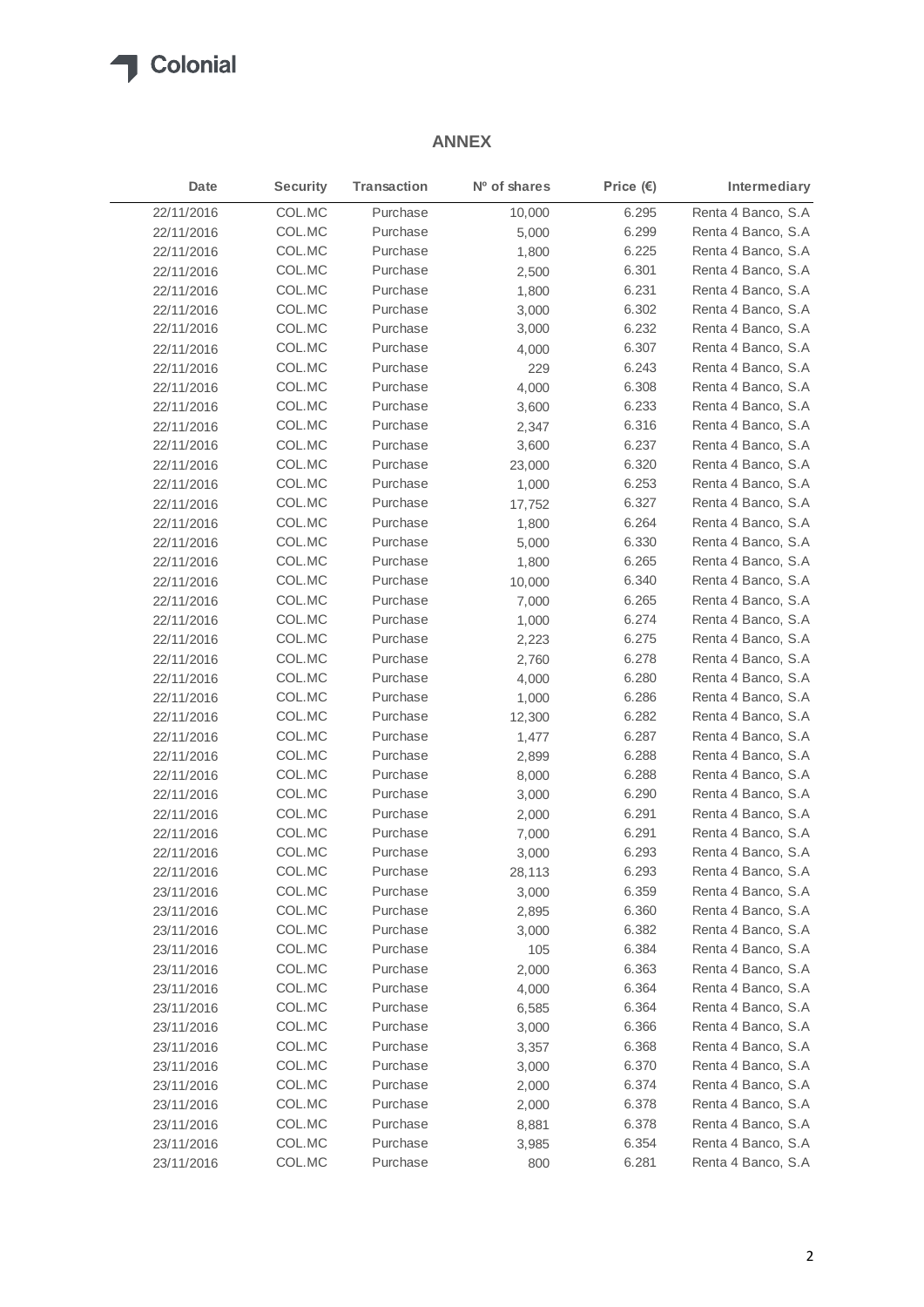

| Date       | <b>Security</b> | <b>Transaction</b> | Nº of shares | Price $(E)$ | Intermediary        |
|------------|-----------------|--------------------|--------------|-------------|---------------------|
| 23/11/2016 | COL.MC          | Purchase           | 980          | 6.347       | Renta 4 Banco, S.A  |
| 23/11/2016 | COL.MC          | Purchase           | 3,100        | 6.348       | Renta 4 Banco, S.A  |
| 23/11/2016 | COL.MC          | Purchase           | 6,002        | 6.348       | Renta 4 Banco, S.A  |
| 23/11/2016 | COL.MC          | Purchase           | 2,000        | 6.353       | Renta 4 Banco, S.A. |
| 23/11/2016 | COL.MC          | Purchase           | 1,500        | 6.333       | Renta 4 Banco, S.A. |
| 23/11/2016 | COL.MC          | Purchase           | 1,200        | 6.343       | Renta 4 Banco, S.A  |
| 23/11/2016 | COL.MC          | Purchase           | 1,775        | 6.343       | Renta 4 Banco, S.A. |
| 23/11/2016 | COL.MC          | Purchase           | 2,000        | 6.344       | Renta 4 Banco, S.A  |
| 23/11/2016 | COL.MC          | Purchase           | 667          | 6.361       | Renta 4 Banco, S.A  |
| 23/11/2016 | COL.MC          | Purchase           | 3,868        | 6.357       | Renta 4 Banco, S.A  |
| 24/11/2016 | COL.MC          | Purchase           | 2,158        | 6.387       | Renta 4 Banco, S.A  |
| 24/11/2016 | COL.MC          | Purchase           | 3,446        | 6.387       | Renta 4 Banco, S.A  |
| 24/11/2016 | COL.MC          | Purchase           | 3,295        | 6.388       | Renta 4 Banco, S.A  |
| 24/11/2016 | COL.MC          | Purchase           | 3,037        | 6.390       | Renta 4 Banco, S.A  |
| 24/11/2016 | COL.MC          | Purchase           | 1,438        | 6.392       | Renta 4 Banco, S.A  |
| 24/11/2016 | COL.MC          | Purchase           | 725          | 6.396       | Renta 4 Banco, S.A. |
| 24/11/2016 | COL.MC          | Purchase           | 470          | 6.401       | Renta 4 Banco, S.A  |
| 24/11/2016 | COL.MC          | Purchase           | 1,158        | 6.396       | Renta 4 Banco, S.A  |
| 24/11/2016 | COL.MC          | Purchase           | 145          | 6.411       | Renta 4 Banco, S.A. |
| 24/11/2016 | COL.MC          | Purchase           | 474          | 6.368       | Renta 4 Banco, S.A  |
| 24/11/2016 | COL.MC          | Purchase           | 507          | 6.369       | Renta 4 Banco, S.A  |
| 24/11/2016 | COL.MC          | Purchase           | 115          | 6.382       | Renta 4 Banco, S.A  |
| 24/11/2016 | COL.MC          | Purchase           | 274          | 6.372       | Renta 4 Banco, S.A  |
| 24/11/2016 | COL.MC          | Purchase           | 799          | 6.369       | Renta 4 Banco, S.A  |
| 24/11/2016 | COL.MC          | Purchase           | 1,709        | 6.367       | Renta 4 Banco, S.A  |
| 24/11/2016 | COL.MC          | Purchase           | 1,277        | 6.369       | Renta 4 Banco, S.A. |
| 24/11/2016 | COL.MC          | Purchase           | 1,614        | 6.369       | Renta 4 Banco, S.A  |
| 24/11/2016 | COL.MC          | Purchase           | 1,559        | 6.370       | Renta 4 Banco, S.A  |
| 24/11/2016 | COL.MC          | Purchase           | 3,999        | 6.369       | Renta 4 Banco, S.A. |
| 24/11/2016 | COL.MC          | Purchase           | 1,872        | 6.371       | Renta 4 Banco, S.A  |
| 24/11/2016 | COL.MC          | Purchase           | 629          | 6.377       | Renta 4 Banco, S.A  |
| 24/11/2016 | COL.MC          | Purchase           | 104          | 6.353       | Renta 4 Banco, S.A. |
| 24/11/2016 | COL.MC          | Purchase           | 1,137        | 6.375       | Renta 4 Banco, S.A. |
| 24/11/2016 | COL.MC          | Purchase           | 105          | 6.365       | Renta 4 Banco, S.A  |
| 24/11/2016 | COL.MC          | Purchase           | 808          | 6.378       | Renta 4 Banco, S.A  |
| 24/11/2016 | COL.MC          | Purchase           | 109          | 6.369       | Renta 4 Banco, S.A  |
| 24/11/2016 | COL.MC          | Purchase           | 1,196        | 6.377       | Renta 4 Banco, S.A  |
| 24/11/2016 | COL.MC          | Purchase           | 149          | 6.363       | Renta 4 Banco, S.A  |
| 24/11/2016 | COL.MC          | Purchase           | 1,784        | 6.377       | Renta 4 Banco, S.A  |
| 24/11/2016 | COL.MC          | Purchase           | 109          | 6.370       | Renta 4 Banco, S.A  |
| 24/11/2016 | COL.MC          | Purchase           | 2,156        | 6.377       | Renta 4 Banco, S.A  |
| 24/11/2016 | COL.MC          | Purchase           | 114          | 6.370       | Renta 4 Banco, S.A  |
| 24/11/2016 | COL.MC          | Purchase           | 1,453        | 6.379       | Renta 4 Banco, S.A  |
| 24/11/2016 | COL.MC          | Purchase           | 298          | 6.358       | Renta 4 Banco, S.A  |
| 24/11/2016 | COL.MC          | Purchase           | 1,728        | 6.380       | Renta 4 Banco, S.A  |
| 24/11/2016 | COL.MC          | Purchase           | 222          | 6.362       | Renta 4 Banco, S.A  |
| 24/11/2016 | COL.MC          | Purchase           | 5,527        | 6.379       | Renta 4 Banco, S.A  |
| 24/11/2016 | COL.MC          | Purchase           | 253          | 6.362       | Renta 4 Banco, S.A  |
| 24/11/2016 | COL.MC          | Purchase           | 3,842        | 6.380       | Renta 4 Banco, S.A  |
| 24/11/2016 | COL.MC          | Purchase           | 375          | 6.361       | Renta 4 Banco, S.A  |
| 24/11/2016 | COL.MC          | Purchase           | 4,142        | 6.381       | Renta 4 Banco, S.A  |
| 24/11/2016 | COL.MC          | Purchase           | 606          | 6.362       | Renta 4 Banco, S.A  |
| 24/11/2016 | COL.MC          | Purchase           | 6,029        | 6.382       | Renta 4 Banco, S.A  |
| 24/11/2016 | COL.MC          | Purchase           | 271          | 6.365       | Renta 4 Banco, S.A  |
| 24/11/2016 | COL.MC          | Purchase           | 4,252        | 6.383       | Renta 4 Banco, S.A  |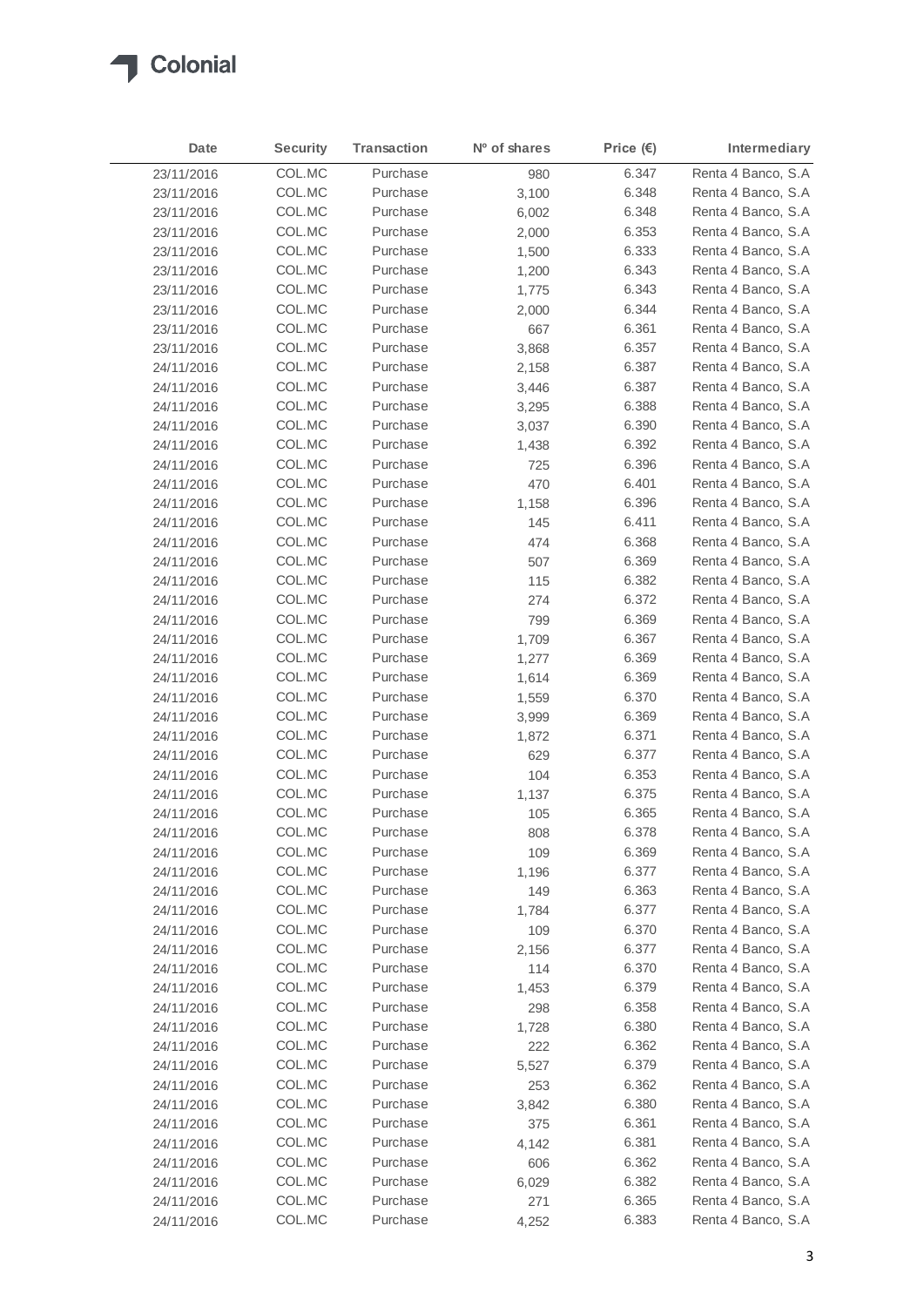

| Date       | <b>Security</b> | <b>Transaction</b> | Nº of shares | Price $(\epsilon)$ | Intermediary       |
|------------|-----------------|--------------------|--------------|--------------------|--------------------|
| 24/11/2016 | COL.MC          | Purchase           | 458          | 6.362              | Renta 4 Banco, S.A |
| 24/11/2016 | COL.MC          | Purchase           | 3,055        | 6.384              | Renta 4 Banco, S.A |
| 24/11/2016 | COL.MC          | Purchase           | 343          | 6.365              | Renta 4 Banco, S.A |
| 24/11/2016 | COL.MC          | Purchase           | 3,331        | 6.385              | Renta 4 Banco, S.A |
| 25/11/2016 | COL.MC          | Purchase           | 432          | 6.398              | Renta 4 Banco, S.A |
| 25/11/2016 | COL.MC          | Purchase           | 1,477        | 6.396              | Renta 4 Banco, S.A |
| 25/11/2016 | COL.MC          | Purchase           | 678          | 6.401              | Renta 4 Banco, S.A |
| 25/11/2016 | COL.MC          | Purchase           | 170          | 6.410              | Renta 4 Banco, S.A |
| 25/11/2016 | COL.MC          | Purchase           | 1,664        | 6.399              | Renta 4 Banco, S.A |
| 25/11/2016 | COL.MC          | Purchase           | 2,259        | 6.399              | Renta 4 Banco, S.A |
| 25/11/2016 | COL.MC          | Purchase           | 1,070        | 6.402              | Renta 4 Banco, S.A |
| 25/11/2016 | COL.MC          | Purchase           | 1,287        | 6.402              | Renta 4 Banco, S.A |
| 25/11/2016 | COL.MC          | Purchase           | 1,384        | 6.403              | Renta 4 Banco, S.A |
| 25/11/2016 | COL.MC          | Purchase           | 532          | 6.410              | Renta 4 Banco, S.A |
| 25/11/2016 | COL.MC          | Purchase           | 2,076        | 6.404              | Renta 4 Banco, S.A |
| 25/11/2016 | COL.MC          | Purchase           | 3,304        | 6.404              | Renta 4 Banco, S.A |
| 25/11/2016 | COL.MC          | Purchase           | 2,092        | 6.406              | Renta 4 Banco, S.A |
| 25/11/2016 | COL.MC          | Purchase           | 1,695        | 6.408              | Renta 4 Banco, S.A |
| 25/11/2016 | COL.MC          | Purchase           | 2,758        | 6.407              | Renta 4 Banco, S.A |
| 25/11/2016 | COL.MC          | Purchase           | 3,263        | 6.408              | Renta 4 Banco, S.A |
| 25/11/2016 | COL.MC          | Purchase           | 4,789        | 6.409              | Renta 4 Banco, S.A |
| 25/11/2016 | COL.MC          | Purchase           | 3,451        | 6.410              | Renta 4 Banco, S.A |
| 25/11/2016 | COL.MC          | Purchase           | 3,000        | 6.411              | Renta 4 Banco, S.A |
| 25/11/2016 | COL.MC          | Purchase           | 3,249        | 6.412              | Renta 4 Banco, S.A |
| 25/11/2016 | COL.MC          | Purchase           | 4,646        | 6.413              | Renta 4 Banco, S.A |
| 25/11/2016 | COL.MC          | Purchase           | 3,059        | 6.414              | Renta 4 Banco, S.A |
| 25/11/2016 | COL.MC          | Purchase           | 5,306        | 6.414              | Renta 4 Banco, S.A |
| 25/11/2016 | COL.MC          | Purchase           | 3,092        | 6.416              | Renta 4 Banco, S.A |
| 25/11/2016 | COL.MC          | Purchase           | 8,844        | 6.416              | Renta 4 Banco, S.A |
| 25/11/2016 | COL.MC          | Purchase           | 7,022        | 6.417              | Renta 4 Banco, S.A |
| 25/11/2016 | COL.MC          | Purchase           | 2,853        | 6.419              | Renta 4 Banco, S.A |
| 25/11/2016 | COL.MC          | Purchase           | 4,777        | 6.420              | Renta 4 Banco, S.A |
| 25/11/2016 | COL.MC          | Purchase           | 1,539        | 6.423              | Renta 4 Banco, S.A |
| 25/11/2016 | COL.MC          | Purchase           | 1,383        | 6.424              | Renta 4 Banco, S.A |
| 25/11/2016 | COL.MC          | Purchase           | 669          | 6.430              | Renta 4 Banco, S.A |
| 25/11/2016 | COL.MC          | Purchase           | 1,541        | 6.427              | Renta 4 Banco, S.A |
| 25/11/2016 | COL.MC          | Purchase           | 1,069        | 6.429              | Renta 4 Banco, S.A |
| 25/11/2016 | COL.MC          | Purchase           | 766          | 6.433              | Renta 4 Banco, S.A |
| 25/11/2016 | COL.MC          | Purchase           | 765          | 6.435              | Renta 4 Banco, S.A |
| 25/11/2016 | COL.MC          | Purchase           | 887          | 6.435              | Renta 4 Banco, S.A |
| 25/11/2016 | COL.MC          | Purchase           | 3,959        | 6.432              | Renta 4 Banco, S.A |
| 25/11/2016 | COL.MC          | Purchase           | 269          | 6.444              | Renta 4 Banco, S.A |
| 25/11/2016 | COL.MC          | Purchase           | 1,714        | 6.440              | Renta 4 Banco, S.A |
| 25/11/2016 | COL.MC          | Purchase           | 1,101        | 6.443              | Renta 4 Banco, S.A |
| 25/11/2016 | COL.MC          | Purchase           | 1,431        | 6.443              | Renta 4 Banco, S.A |
| 25/11/2016 | COL.MC          | Purchase           | 721          | 6.447              | Renta 4 Banco, S.A |
| 25/11/2016 | COL.MC          | Purchase           | 559          | 6.450              | Renta 4 Banco, S.A |
| 25/11/2016 | COL.MC          | Purchase           | 360          | 6.450              | Renta 4 Banco, S.A |
| 25/11/2016 | COL.MC          | Purchase           | 385          | 6.451              | Renta 4 Banco, S.A |
| 25/11/2016 | COL.MC          | Purchase           | 726          | 6.451              | Renta 4 Banco, S.A |
| 25/11/2016 | COL.MC          | Purchase           | 1,080        | 6.450              | Renta 4 Banco, S.A |
| 28/11/2016 | COL.MC          | Purchase           | 10           | 6.479              | Renta 4 Banco, S.A |
| 28/11/2016 | COL.MC          | Purchase           | 168          | 6.376              | Renta 4 Banco, S.A |
| 28/11/2016 | COL.MC          | Purchase           | 158          | 6.378              | Renta 4 Banco, S.A |